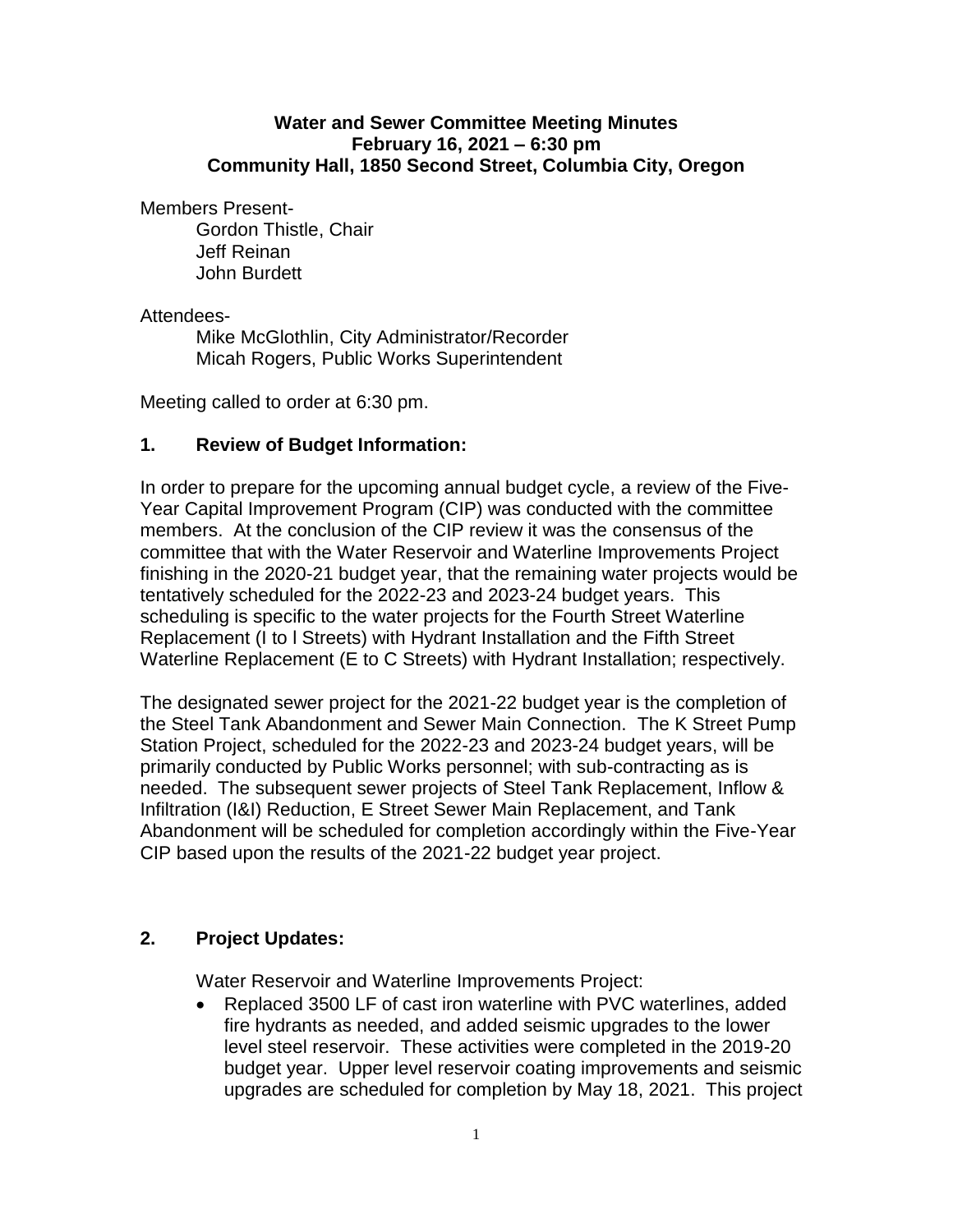is funded by grants from FEMA and loans, parts of which are forgivable, from Business Oregon.

Fourth Street Water Line Replacement (I to L Streets) and Hydrant Installation:

• Remains projected for completion within the 2022-23 budget year.

Fifth Street Water Line Replacement (E to C Streets) and Hydrant Installation:

Remains projected for completion within the 2023-24 budget year.

K Street Pump Station Improvements Project:

 Due to extended construction for the City's Water Reservoir and Waterline Improvement Project this project is planned to be moved to the 2022-23 and 2023-24 budget years; respectively, for completion. Public Works personnel will lead on this project and will sub-contract as needed.

Steel Tank Abandonment and Sewer Main Replacement:

• Preliminary engineering scope of work has been completed. Like the K Street Pump Station Improvements Project, associated construction delays from the Water Reservoir and Waterline Improvements Project have made moving this project completion to the 2021-22 budget year necessary.

Steel Tank Replacement Project:

 Due to the above mentioned construction delays, each portion of this project is planned to be conducted and completed in the 2022- 23 and 2023-24 budget year cycles.

Inflow and Infiltration (I&I) Reduction Project:

 With the aforementioned projects being shifted as noted, this project is planned to be shifted to the 2022-23 budget year.

E Street Sewer Main Replacement (west side of Hwy. 30 to Second Street) Project:

• This project remains for plans to be undertaken and completed within the 2023-24 budget year.

Tank Abandonment Project:

 This final phase of septic tank abandonments remains scheduled for the 2023-24 budget year.

# **3. Other Business: None**